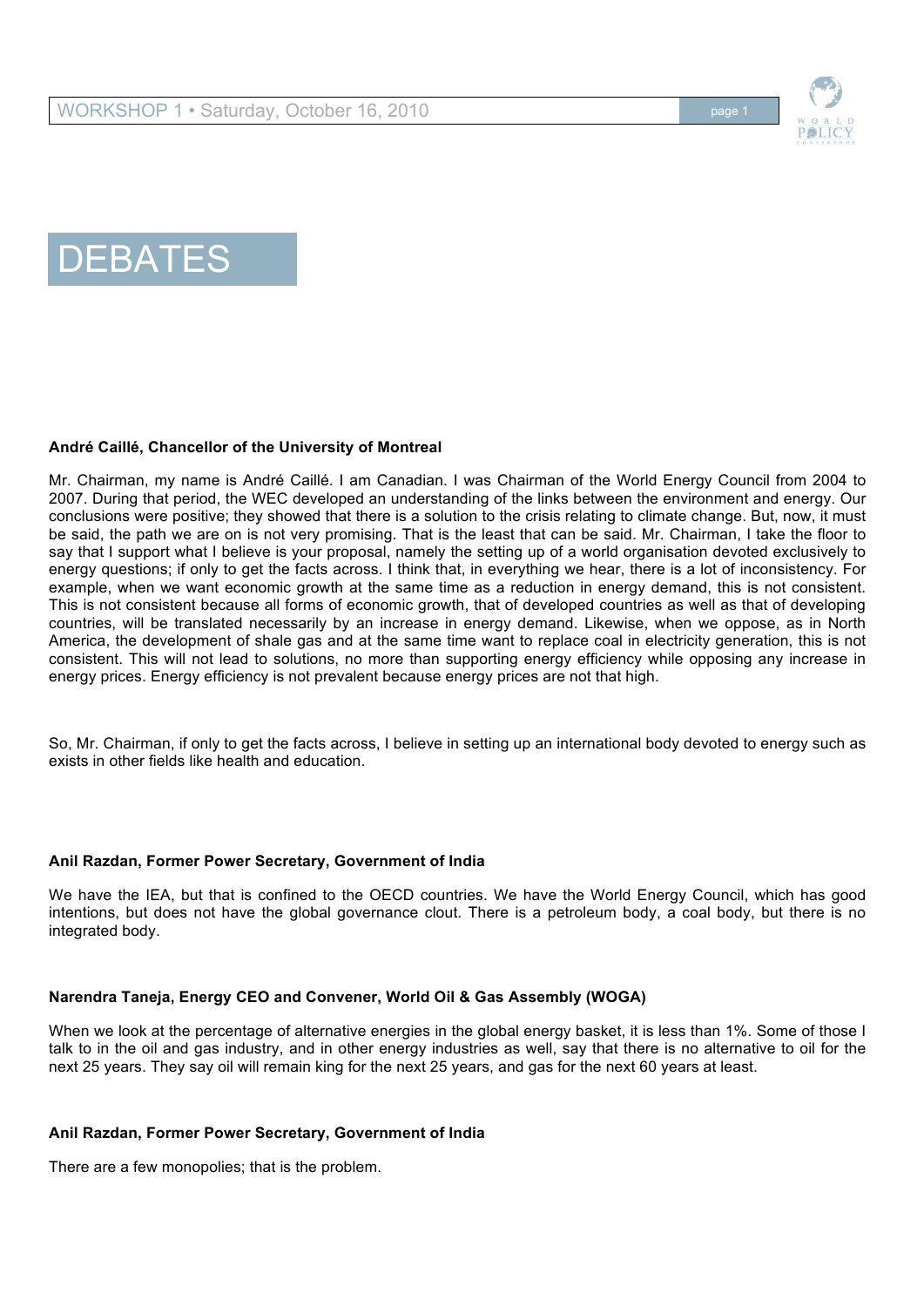

## **Narendra Taneja, Energy CEO and Convener, World Oil & Gas Assembly (WOGA)**

The US were talking about green energy alternatives in the US until yesterday; today everybody seems to be talking about shale gas, and shale gas is hydrocarbon. Looking at some other countries, including India and China, they focus a lot on ideas for generating power and providing energy. You need oil for cars; they cannot run on water. Taking a realistic view, the oil industry in particular is dominated by some very powerful companies, such as Exxon Mobil and Chevron in the US. Do you think it is easy for the Obama administration to disagree with them every day? The answer is no. Look at India, with large companies such as Indian Oil contributing 20% of GDP; I am talking about total revenue. The moment you start talking about alternative energy, people start demanding subsidies, and the question is where the money will come from.

I like your idea of a global administrator, and the time has come for that. However, you might remember that a few years ago there was a move to create a United Nations Energy Council, focusing only on energy, but nothing came of it because of strong opposition from some OECD countries, and also some large oil and gas corporations. When you look at the realistic picture, we can come up with many ideas and theories, but the fact is that we are all struggling to find a workable solution. What do you do if oil remains the king for the next 25 years? China builds a coal-based power plant every week, and you need energy for that. You cannot blame India and China, at the same time. India spent roughly USD97 billion last year just for importing oil, in an economy of USD1.2 trillion; that is 8% of GDP.

These are the cold realities, and when you talk with climate change negotiators from countries such as Bangladesh and Nepal, they say it is very difficult to make their voices heard in Copenhagen; China had to fight very hard there. My personal view is that we must take a realistic view, and we need to have cooperation from the major players in the power sector, the oil and gas sector and the green energy sector; if we just impose a top-down solution, this will not happen. The important thing is to engage them, engage public opinion, engage the industrial consumer and the end consumer, both in developed and developing countries, or there will be no workable solution. There will be seminars, workshops and even global summits, but I do not really think we will be able to find a solution.

However, the G20 has started spending a substantial amount of time on energy issues, and this is a silver lining.

#### **William Ramsay, Director of the Energy Programme, Ifri**

So much has happened since I started to want to talk that I am not sure where to start. We have to be a little dispassionate about assessing what is going on in the world. We might need oil for the next 25 years, but that does not mean you do not start building alternatives, investing or working with technologies. It takes a while to break the pattern of dependency on oil for transportation, so it begins over time and will transpire over time. Nobody predicted shale gas would come in just now; it is a surprise for all of us, we do not know how to manage it yet, and we do not even know the full environmental consequences, so it may not even be as big as everyone says it is. Let us be a little more systematic in analysing that.

It will not be the bridge to the future; it will go into the power sector, and the power sector is where we can decarbonise first, faster and cheaper, so that is probably a good thing. However, we must bear in mind that ultimate objective is to transition from carbon fuels into non-carbon fuels in the power sector, which can be done over a number of decades,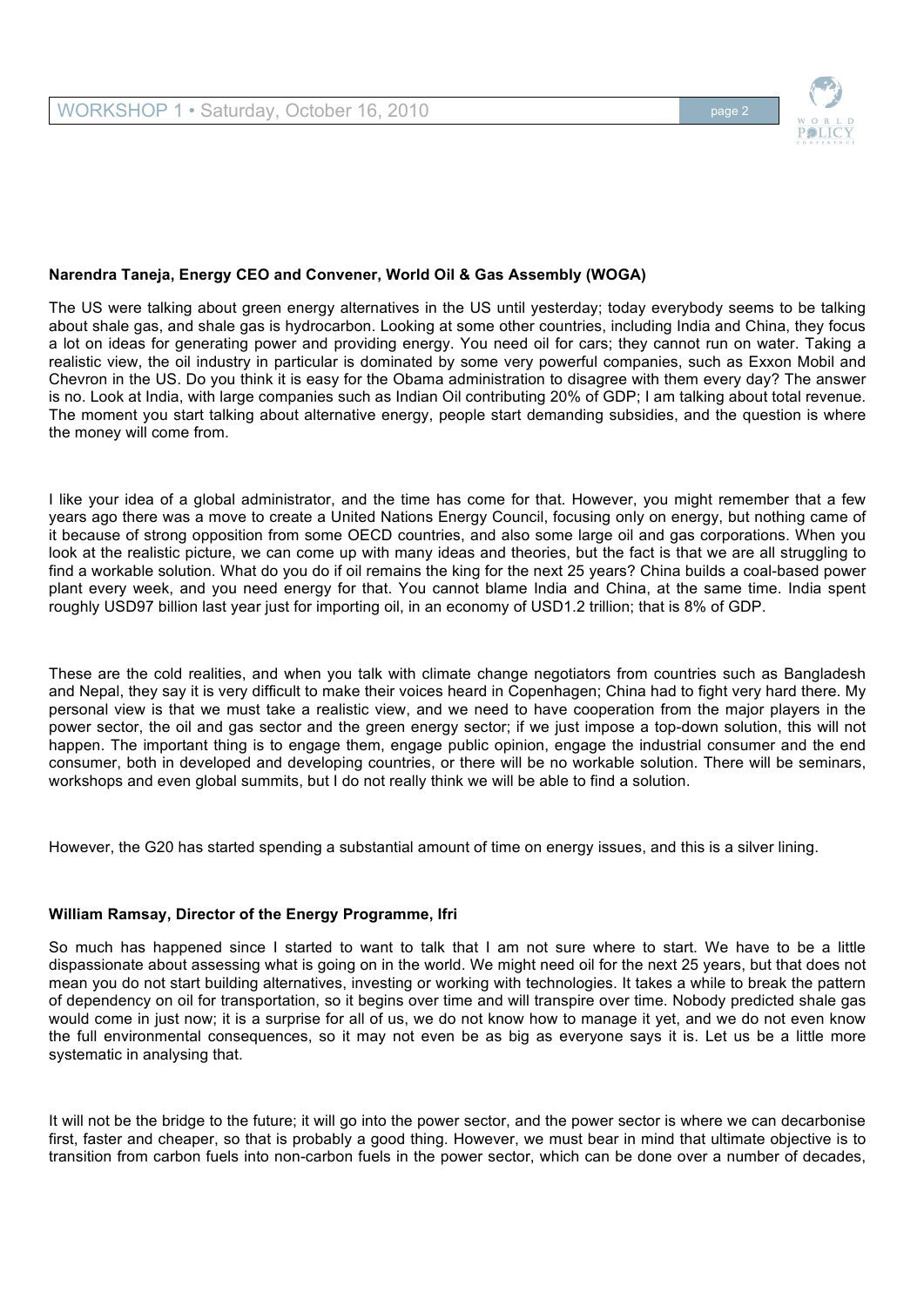

and there are estimates that the power sector could be 50% carbon-free by 2050. We will see; it depends on whether we are serious about it.

We might talk about creating another international energy agency without everyone around the table. That strikes me as a bureaucratic response to a real problem. We do not need more agencies around the table. We cannot get the Copenhagen Accord to pass anything useful to the Cancun agreement, and we only have 192 countries around the table there. What will you do with all the countries around the table talking about energy? They all have different agendas, needs and endowments; it will not be possible to do anything useful in such a context, aside from creating committees and sub-committees and mobilising bureaucrats, and maybe that is a good thing. I do not know.

What is the point? What can you really hope to accomplish in yet another organisation? Why not use the ones you have and expand them? I am not part of the IEA anymore, so I can speak freely about it. They had a meeting the other day with 27 other countries, because there is a partnership between a lot of countries around the world where they come and basically cherry-pick what they can get out of the IEA, whether efficiency, energy security, or stockpile strategies. They are working together. There is another effort on conservation efficiency where 50 or 60 countries are working together. Some of that grew out of the Summit, some out of the Summit Plus, and others will grow out of the G20, because you are right that the G20 has a much better composition for talking about some of these issues, and we can do some useful work, everyone is around the table, and their equities are in the game.

However, there are no easy fixes here. All these forecasts say we will be in this terrible situation in 30 years because we have not done anything to bend the curves yet. We spend a lot of time talking about it, but we have not significantly bent these curves yet. 4.5 billion of the world's six billion people would like a bigger piece of the pie. Seeing that Ethiopia is producing 0.01 tonnes per year, there is a big gap to close. We need a dispassionate discussion, we need a lot of details, we need a lot of cooperation; but I think creating more fora with too many people around the table is not the right answer.

# **Anil Razdan, Former Power Secretary, Government of India**

I think we need to cut down the T&D losses, particularly in developing countries, and metering and intelligent grids have to be made compulsory.

# **Craig Mundie, Chief Research and Strategy Officer, Microsoft Corp**

Anil and I have had some conversations in India about this. A lot of technology is now forming around smart grids. One of the questions in terms of efficiency is whether or not we have to build an entirely separate second system. Most of the world today is connected by the Internet, and that will have to continue evolving anyway. However, many people are talking about building an energy control system that is a completely parallel architecture, yet the best you can hope for is that it will get you to the edge of the building where the consumption takes place, while all the control on the demand side has to take place inside the building. Even if you build two, they will have to be cross-connected from a control point of view, and I might argue that efficiencies could be gained with one control architecture in place, extending to both the generation, the control and consolidation side and to demand control.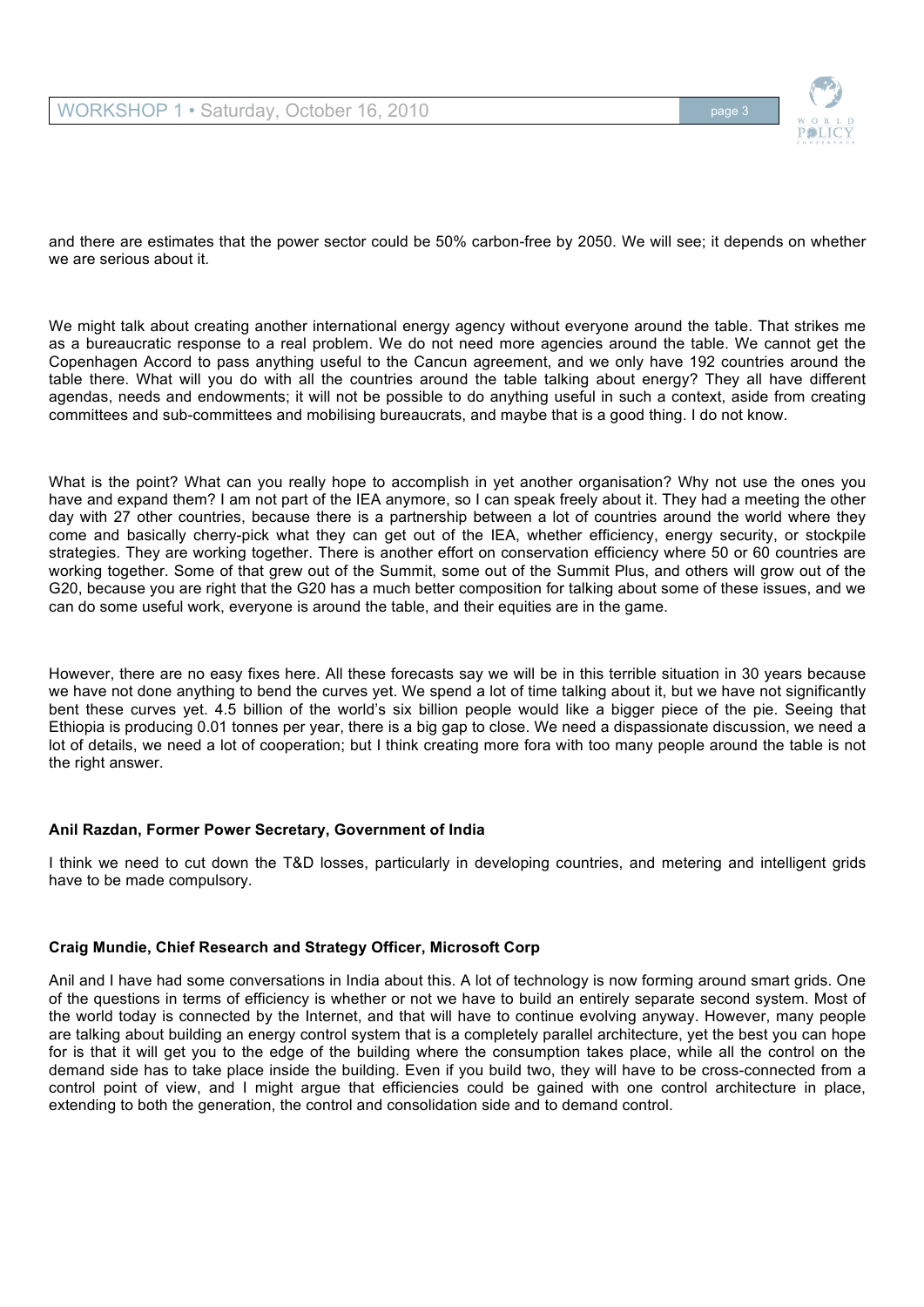

One of the things I have been particularly involved in recently has been issues around managing charge for electric vehicles. The auto companies have spent a huge amount of time developing the cars, and a lot of work is going into the batteries, but it turns out that virtually nobody spent any time thinking about what happens to the grid when you plug them all in at the same time. A single electric vehicle on a full charge rate, even in a rich country like the US, consumes about the energy equivalent of the rest of your house. Driving one up and plugging one in to everyone's garage creates an instantaneous doubling of the peak load, so from a peak generation viewpoint that is not a good thing.

That is another place where there needs to be some kind of consolidation from a control point of view. We should start today, if EVs are going to be a significant part of managing this carbon problem, creating not just a control system but an economic model around the management of charge. The cars represent a unique opportunity to do that, because there is no existing infrastructure in place for that. It all has to be put in now; there is no plug in place to charge your car, so you will have to put it in the garage. There will also have to be new infrastructure for charge management when you are in motion.

Therefore, this seems like a place where we could pursue one of these technological changes. It could create an architecture that could then be extended to all forms of load, and demand side management could be really critical in terms of getting active load control down and cutting the peaks off. Peak management will be a big issue; base load could become extremely efficient, but peaking will always have a higher carbon footprint than the base load, so if we could find a way to we could bring computers and Internet to bear on these problems, starting with EVs and then into the rest of demand-side management. There is an interesting opportunity here, but very few companies are focused on it.

# **Anil Razdan, Former Power Secretary, Government of India**

Technology really needs to be brought into play, and that is what I expected Craig to bring out.

# **Participant**

Je suis journaliste. Je souhaiterais vous faire remarquer que l'idée de la création d'une organisation mondiale de l'énergie a été émise, il y a une dizaine d'années, notamment par l'ex Président français Jacques Chirac et qu'il était question à ce moment-là que le Maroc abrite cette organisation. C'est l'idée qui avait été lancée. L'idée n'a pas tenu. La preuve, c'est qu'elle n'a pas été rappelée par vos hôtes et elle a été aussitôt abandonnée. Mais, je pense que si elle avait été appliquée à ce moment-là, ça aurait été une idée géniale. Maintenant, peut-être que c'est un petit peu trop tard.

# **William Ramsay, Director of the Energy Programme, Ifri**

I want to go back to this grid issue, because we have an awful lot going on in grids in terms of renewables, and a lot of political focus in Europe in terms of wind. It is probably a good thing in terms of educating the population, but it is leading to some instability in different places, such as Germany and Spain, where we are seeing kilowatt hours shed at negative costs, and it is crazy, so we need the grids to keep up with this. Electric vehicles are a great concept; if you think of the continuum of the carbon cost, the most expensive carbon tonnes are in transportation, and if you can take that transportation bloc and plug it into the power sector, it will cost USD25-50 a tonne. This is a tremendous overall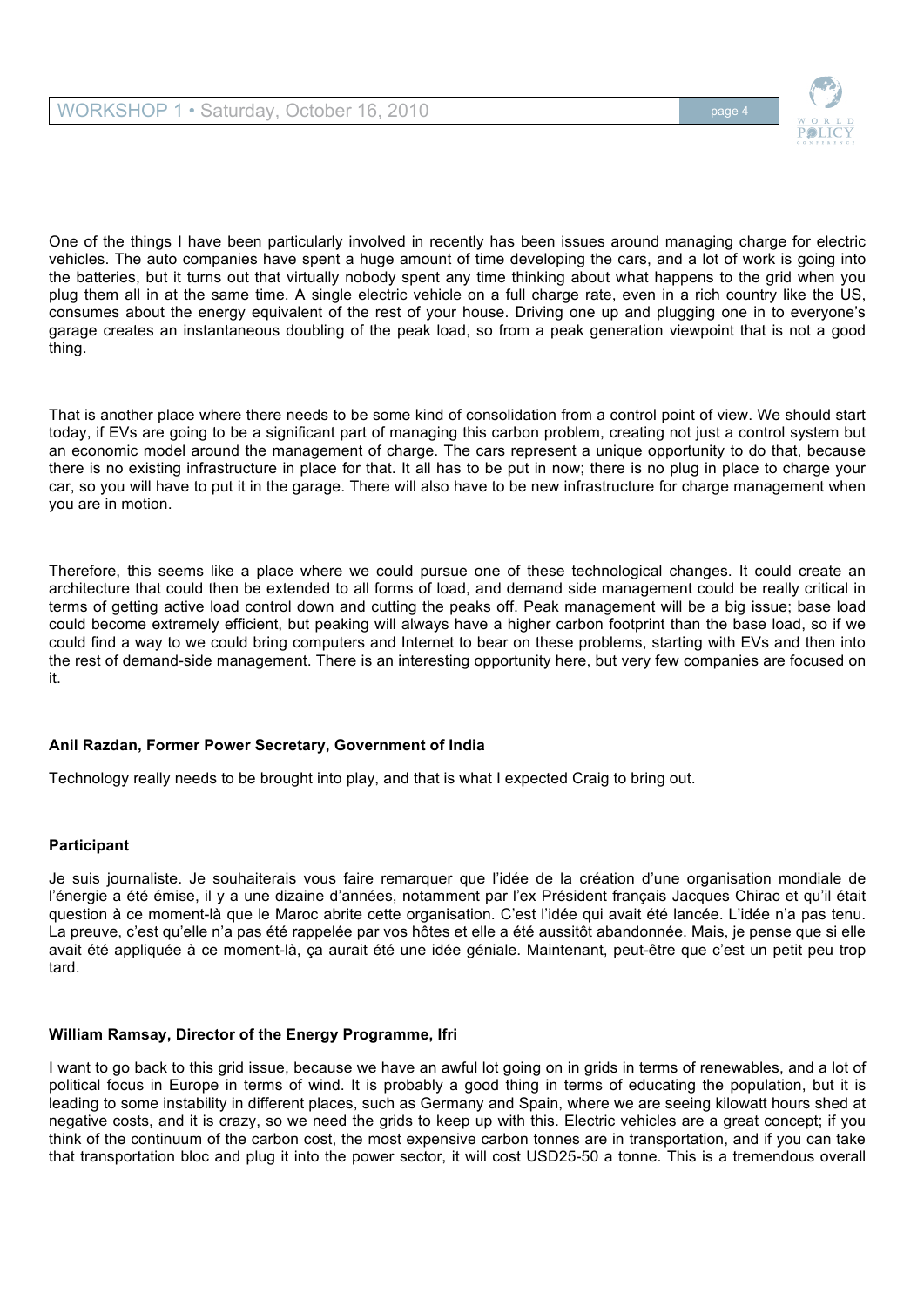

saving in terms of decarbonising our fuel mix, but you need to think about the grid at the same time, because there is no way to do it without electricity.

The five boroughs in London have five different connecting cables for electric vehicles; that will not work, so we need standardisation. We in Europe have a multiplication of technologies going forward. The Chinese have just united 16 national companies to do one strategy, with one set of infrastructure and one national vehicle; if we do not look out, the Chinese manufacturers will eat our lunch. We need to pay attention to that as we go forward.

Regarding the earlier comment about the cabal in petroleum, 70% or more of the world's petroleum is controlled by national oil companies, not by the Seven Sisters, their derivatives or anybody else. They are in the same business of trying to get at that oil as anybody else, so I think it is time to do away with that old saw, and move on with a new structure in the oil market, how it is composed, what the difficulties are in gaining access to producible oil. Why do you think we are drilling below the salt in places around the world? It is because we are saving the best for last. We have all kinds of oil around the world, in Saudi Arabia, Iraq, Iran and elsewhere, but we cannot get at it, so we get oil where we can.

There are some issues to be dealt with in the oil market, but it is not about a consortium of a few Western companies controlling the market.

#### **Kim Sae-Won, Chairman/CEO of National Research Council for Economics, humanities and Social Sciences, Korea**

Some people were talking about global governance. Can I just make a suggestion on the introduction of global governance? My suggestion relates to the environment and growth at the same time; this represents the Korean perspective. It is more important than ever before to achieve sustainable development, and it has become our greatest concern. However, international cooperation has not exactly moved forward. Environmental and sustainable development has been discussed around the world, but it has been shunned by many companies, which fear that environmental production will negatively affect economic growth.

Therefore, without viable alternatives for trade-offs between growth and the environment, it is obvious that sustainable development is little more than a gesture. The green growth strategy aims to establish a comprehensive and integrated plan which facilitates a mutually beneficial relationship between growth and the environment. The concept behind green growth, of course, is nothing new, but I believe it is a new paradigm in the sense that it calls for a determined effort on the part of governments to modify their economic policies; creating a national consensus on this involves a change in our lifestyles.

I propose green global governance for establishing joint action plans. Dispelling the mistrust about environmental development in emerging economies must come first. They always assume that environmental production entails a reduction of economic growth, and they also view the relationship between the two as a zero-sum game, meaning that they think the discussions of developed countries over environmental issues are opposed to their interests. Green growth strategies, on the contrary, are very convincing to developing countries that really need environmental protection as well as poverty eradication and economic growth. The green technology innovation strategy can act as a developmental engine. We need to develop green global governance in order to respond to climate change effectively,